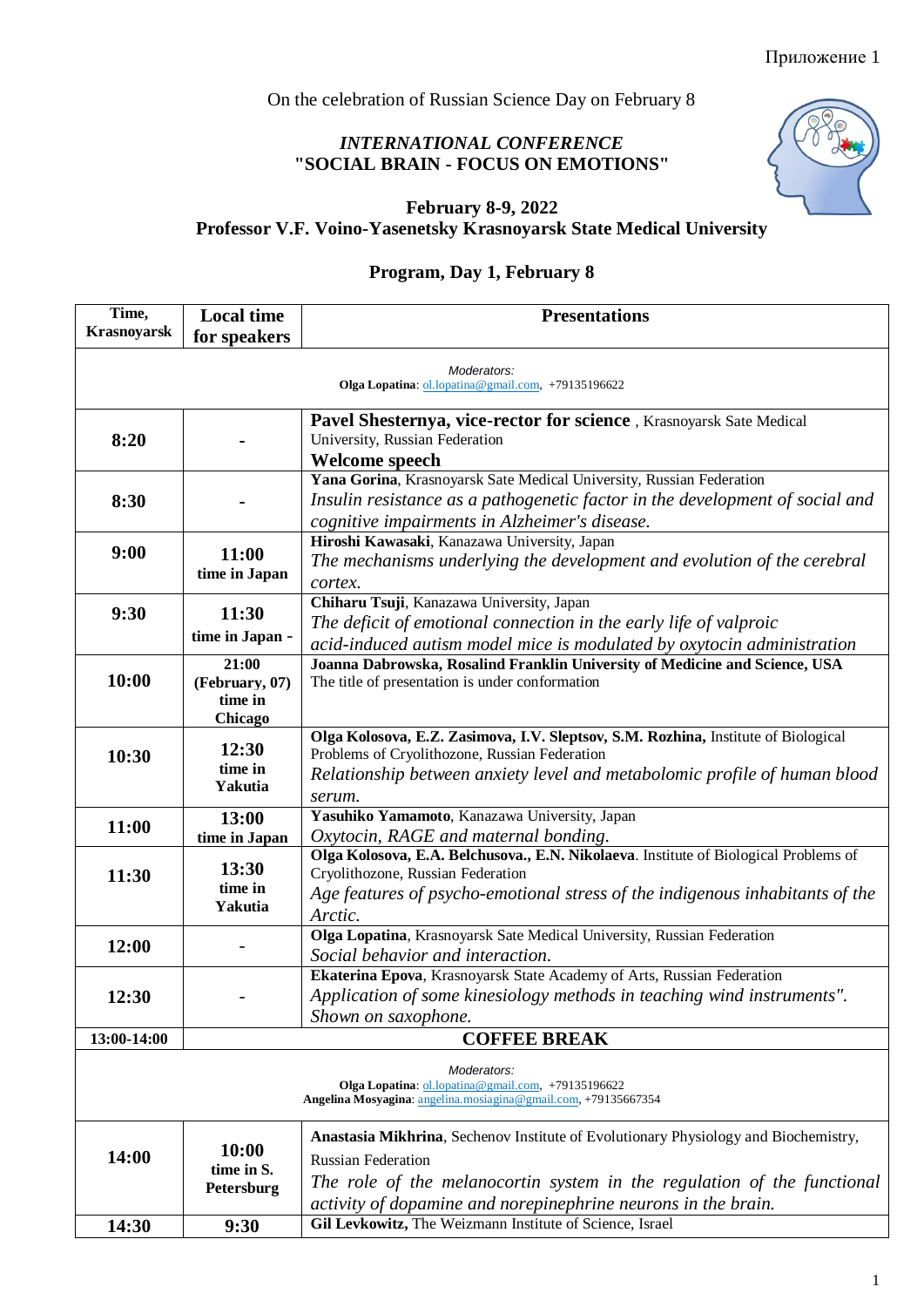|              | time in Israel    | Developmental acquisition of sociality using the zebrafish model.                 |
|--------------|-------------------|-----------------------------------------------------------------------------------|
|              |                   | Haruhiro Higashida, Kanazawa University, Japan                                    |
| <b>15:00</b> | 17:00             | <i>Oxytocin dynamics in the body and brain regulated by the receptor for</i>      |
|              | time in Japan     | advanced glycation end-products, CD38, CD157, and nicotinamide                    |
|              |                   | riboside.                                                                         |
|              |                   | Stefano Gaburro, Tecniplast, Italy.                                               |
| 15:30        | 9:30              | Home cage monitoring: advancing social and individual subject-based               |
|              | time in Italy     | neuroscience studies via digital ventilated cages.                                |
|              | 12:00             | Alla Salmina, Research Center of Neurology (Moscow), Krasnoyarsk State Medical    |
| 16:00        | time in           | University, Russian Federation                                                    |
|              | <b>Moscow</b>     | Aberrant social behavior in neurodegeneration.                                    |
|              |                   | Elene Mikhailova, Sechenov Institute of Evolutionary Physiology and Biochemistry, |
| 16:30        | 12:30             | <b>Russian federation</b>                                                         |
|              | time in S.        | Molecular pathways of regulation of serotonergic neurons in the brain of          |
|              | <b>Petersburg</b> | mice with metabolic syndrome of various etiologies.                               |
| 17:00        |                   | <b>Discussion and Closing remarks</b>                                             |
|              |                   |                                                                                   |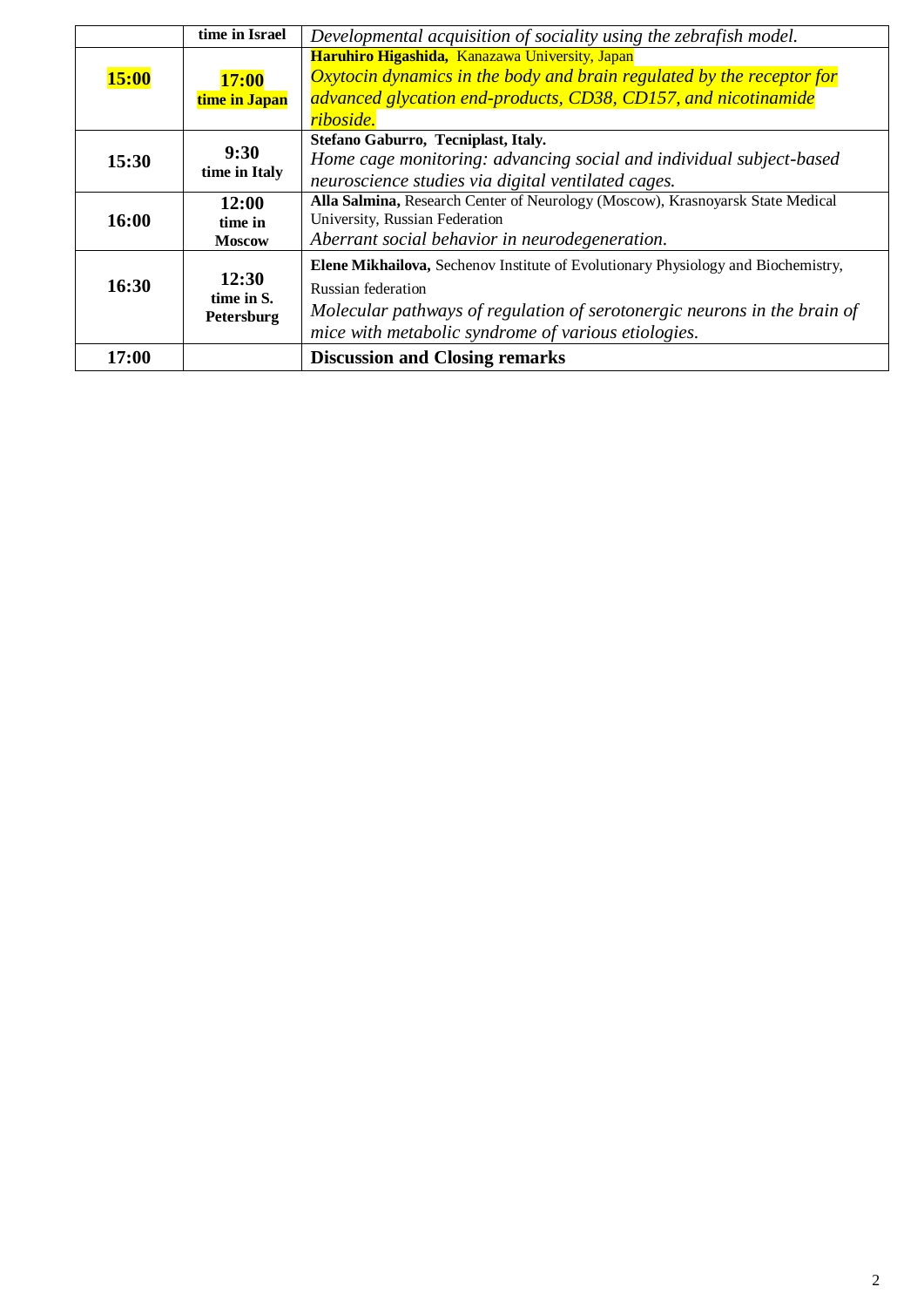### *INTERNATIONAL CONFERENCE*  **"SOCIAL BRAIN - FOCUS ON EMOTIONS"**



## **February 8-9, 2022 Professor V.F. Voino-Yasenetsky Krasnoyarsk State Medical University**

# **Program, Day 2, February 9**

| Time,<br><b>Krasnoyarsk</b>                                     | <b>Local time</b>        | <b>Presentations</b>                                                                                                                               |  |  |
|-----------------------------------------------------------------|--------------------------|----------------------------------------------------------------------------------------------------------------------------------------------------|--|--|
|                                                                 | for<br>speakers          |                                                                                                                                                    |  |  |
|                                                                 |                          | Moderators:                                                                                                                                        |  |  |
| Elena Pozhilenkova: mct@krasgmu.ru, +79082215126                |                          |                                                                                                                                                    |  |  |
| 9:00                                                            |                          | Yulia Komleva, Krasnoyarsk Sate Medical University, Russian Federation                                                                             |  |  |
|                                                                 |                          | Where emotions are born: how emotional intelligence is formed.                                                                                     |  |  |
|                                                                 |                          | Elena Pozhilenkova, Olga Lopatina, Krasnoyarsk Sate Medical University, Russian                                                                    |  |  |
| 9:20                                                            |                          | Federation                                                                                                                                         |  |  |
|                                                                 |                          | Effects of toxic substances on emotional behavior.                                                                                                 |  |  |
| 9:40                                                            |                          | Natalia Makhukha, Siberian Federal University, Russian Federation                                                                                  |  |  |
|                                                                 |                          | Cognitive biases in decision making.                                                                                                               |  |  |
| 10:10                                                           |                          | Yulia Panina, Krasnoyarsk Sate Medical University, Russian Federation                                                                              |  |  |
|                                                                 |                          | Social interaction and anxiety: the role of olfactory stimulation.                                                                                 |  |  |
|                                                                 |                          | Natalia Yakovleva, Krasnoyarsk State Pedagogical University, Russian Federation                                                                    |  |  |
| 10:40                                                           |                          | Experience of psychological trauma as a source of value self-                                                                                      |  |  |
|                                                                 |                          | determination.                                                                                                                                     |  |  |
|                                                                 |                          | Olga Shik, Krasnoyarsk Sate Medical University, Russian Federation                                                                                 |  |  |
| 11:00                                                           |                          | Behavioral strategies of medical students in stressful situations.                                                                                 |  |  |
|                                                                 |                          | Elena Mozheiko, Krasnoyarsk Sate Medical University, Russian Federation                                                                            |  |  |
| 11:20                                                           |                          | The success of medical rehabilitation of neurological and somatic patients                                                                         |  |  |
|                                                                 |                          | - the significance of the correction of emotional and volitional disorders.                                                                        |  |  |
|                                                                 |                          | Lyudmila Stepanova, Siberian Federal University, Russian Federation                                                                                |  |  |
| 11:40                                                           |                          | Saliva is an indicator of the state of fatigue of the body during mental and                                                                       |  |  |
|                                                                 |                          | <i>physical stress.</i>                                                                                                                            |  |  |
|                                                                 |                          | Yulia Pichugina, Krasnoyarsk Sate Medical University, Russian Federation                                                                           |  |  |
| 12:00                                                           |                          | The basic level of oxytocin in children's patients suffering from autism                                                                           |  |  |
|                                                                 |                          | spectrum disorders.                                                                                                                                |  |  |
|                                                                 |                          | Marina Smolnikova, Research Institute Medical Problems of the North, Russian                                                                       |  |  |
| 12:30                                                           |                          | Federation                                                                                                                                         |  |  |
| 13:00-14:00                                                     |                          | Pathogenetics of Internet addiction in adolescents.<br><b>COFFEE BREAK</b>                                                                         |  |  |
|                                                                 |                          |                                                                                                                                                    |  |  |
| Moderators:<br>Elena Pozhilenkova: mct@krasgmu.ru, +79082215126 |                          |                                                                                                                                                    |  |  |
| 14:00                                                           |                          | Irina Loginova, Krasnoyarsk Sate Medical University, Russian Federation                                                                            |  |  |
|                                                                 |                          | Features of psychological well-being in conditions of social isolation                                                                             |  |  |
|                                                                 |                          |                                                                                                                                                    |  |  |
| 14:20                                                           | 10:20                    | Alla Salmina, Research Center of Neurology (Moscow), Krasnoyarsk State Medical                                                                     |  |  |
|                                                                 | time in                  | University, Krasnoyarsk, Russian Federation                                                                                                        |  |  |
|                                                                 | <b>Moscow</b>            | Neurochemistry of decision making.                                                                                                                 |  |  |
| 14:50                                                           | 9:50                     | Francesco Papaleo, Istituto Italiano di Tecnologia, Genova, Italy Neural                                                                           |  |  |
|                                                                 | time in Italy            | Circuits of emotion discrimination.                                                                                                                |  |  |
| 15:20                                                           | 11:20                    | Larisa Mararitsa, High School of Economics University, Russian Federation<br>Oxytocin and psychological well-being: research questions and result. |  |  |
|                                                                 | time in S.<br>Petersburg |                                                                                                                                                    |  |  |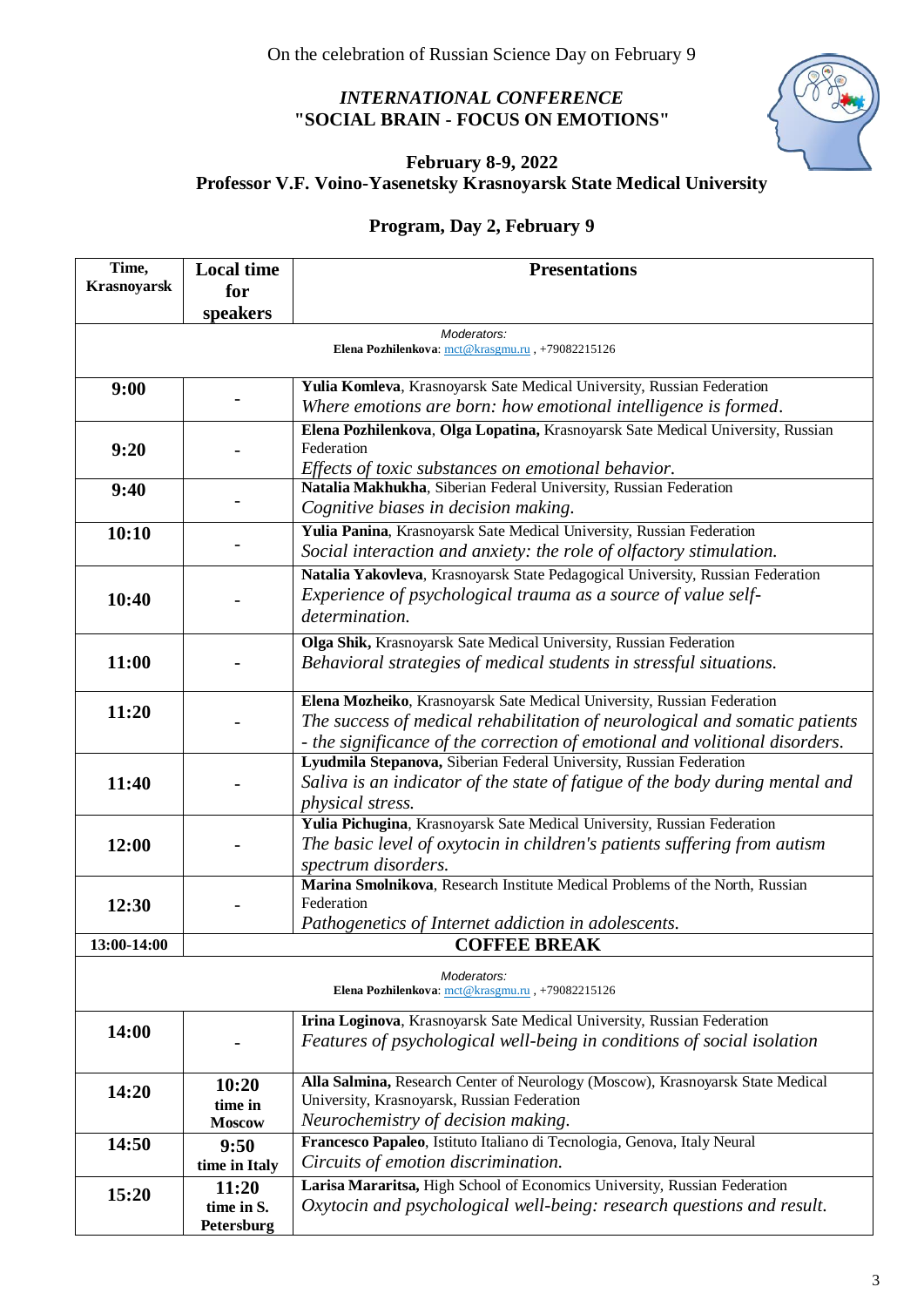| 15:50 | 9:50                 | Matteo Gaglione, Ugo Basile, Italy                                                                                                                                                                           |
|-------|----------------------|--------------------------------------------------------------------------------------------------------------------------------------------------------------------------------------------------------------|
|       | <b>Time in Italy</b> | From Animal Behavioural Studies to Social Behaviour                                                                                                                                                          |
| 16:20 |                      | Yury Gerbek, A.A. Malyavko, D.V. Shepeleva. ICG SB RAS, Russia<br>Effect of oxytocin on the behavior of historically and experimentally<br>domesticated animals.                                             |
| 16:40 |                      | Yury Belokopitov, Galina Panasenko, , Sibirian Federal University, Russian Federation<br>Features of the phenomenon of professional burnout.                                                                 |
| 17:00 |                      | Maria Kholodova, Krasnoyarsk State Academy of Arts, Russian Federation<br>Russian da Vinci: V.F. Voyno-Yasenetsky.                                                                                           |
| 17:20 |                      | Yulia Ovechko, Siberian Coaching Center, Global Coaching International University,<br><b>Russian Federation</b><br>Behavior and speech as symptoms of an emotional state. Management and<br><i>training.</i> |
| 17:40 |                      | <b>Discussion and Closing remarks</b>                                                                                                                                                                        |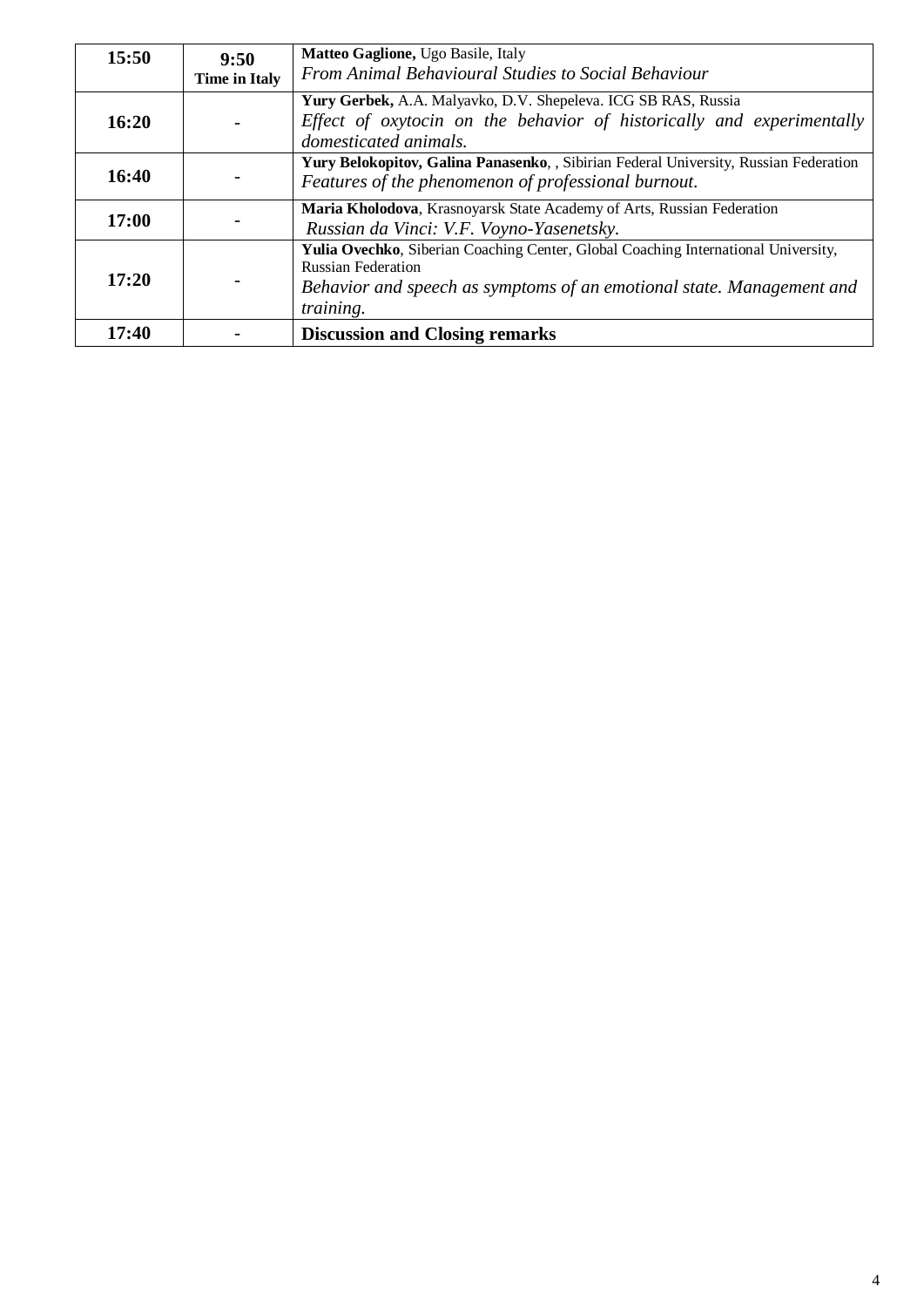#### **ORGANIZING COMMITTEE**

**Pavel Shesternya:** [sci-prorector@krasgmu.ru](mailto:sci-prorector@krasgmu.ru) **Elena Pozhilenkova**: [mct@krasgmu.ru](mailto:mct@krasgmu.ru) , +79082215126 **Olga Lopatina**: [ol.lopatina@gmail.com,](mailto:ol.lopatina@gmail.com) +79135196622 **Angelina Mosyagina**: [angelina.mosiagina@gmail.com,](mailto:angelina.mosiagina@gmail.com) +79135667354



#### **SPEAKER INFORMATION**

**Belokopitov Yurii**, PhD, Professor, Dept. of Theory and Methods of Social Work, Siberian Federal University, Krasnoyarsk, Russian Federation

**Dabrowska Joanna,** PhD, PharmD, Associate Professor Center for the Neurobiology of Stress Resilience and Psychiatric Disorders Department of Cellular and Molecular Pharmacology The Chicago Medical School Rosalind Franklin University of Medicine and Science, North Chicago, USA

**Epova Ekaterina**, PhD, Associate Professor, Dept. of Orchestral Wind and Percussion Instruments Dmitri Hvorostovsky Krasnoyarsk State Academy of Arts, Krasnoyarsk, Russian Federation

**Gaburro Stefano,** PhD, Global Scientific Director, Tecniplast S.p.A., Buguggiate, Italy.

**Gaglione Matteo,** Marketing Specialist, Ugo Basile, Italy

**Gerbek Yury,** Ph.D., Senior Researcher, Head of the Laboratory of Neurobiological Foundations of Domestication, Institute of Cytology and Genetics, Siberian Branch of the Russian Academy of Sciences, Novosibirsk

**Gorina Yana**, PhD, Associate Professor, Department of Biochemistry, Research Institute of Molecular Medicine and Pathobiochemistry, Prof. V.F. Voino-Yasenetsky Krasnoyarsk State Medical University, Krasnoyarsk, Russian Federation

**Higashida Haruhiro**, MD, PhD, Professor, Department of Basic Research on Social Recognition and Memory, Research Center for Child Mental Development, Kanazawa University, Kanazawa, Japan; Laboratory of Social Brain Study, Research Institute of Molecular Medicine and Pathobiochemistry, Prof. V.F. Voino-Yasenetsky Krasnoyarsk State Medical University, Krasnoyarsk, Russian Federation

**Kawasaki Hiroshi**, MD, PhD, Professor, Department of Medical Neuroscience Graduate School of Medical Sciences, Kanazawa University, Kanazawa, Japan

**Loginova Irina**, PhD, Professor, Department of Clinical Psychology and Psychotherapy, Prof. V.F. Voino-Yasenetsky Krasnoyarsk State Medical University, Krasnoyarsk, Russian Federation

**Lopatina Olga**, PhD, Professor Department of Biochemistry, Head of Russian-Japan Laboratory of Social Brain Study, Research Institute of Molecular Medicine and Pathobiochemistry, Leading Scientist Shared Core Facilities Molecular and Cell Technologies, Prof. V.F. Voino-Yasenetsky Krasnoyarsk State Medical University, Prof. V.F. Voino-Yasenetsky Krasnoyarsk State Medical University, Krasnoyarsk, Russian Federation

**Levkowitz Gil**, PhD, Professor, Departments of Molecular Cell Biology and Molecular Neuroscience The Weizmann Institute of Science, Rehovot, Israel

**Kholodova Maria**, PhD, Associate Professor, Department of Music History Dmitri Hvorostovsky Krasnoyarsk State Academy of Arts, Russian Federation

**Kolosova Olga**, PhD, Professor, Dept. of Ecological and Medical Biochemistry, Biotechnology, Institute of Biological Problems of Cryolithozone FRC YSC SB RAS, Krasnoyarsk, Russian Federation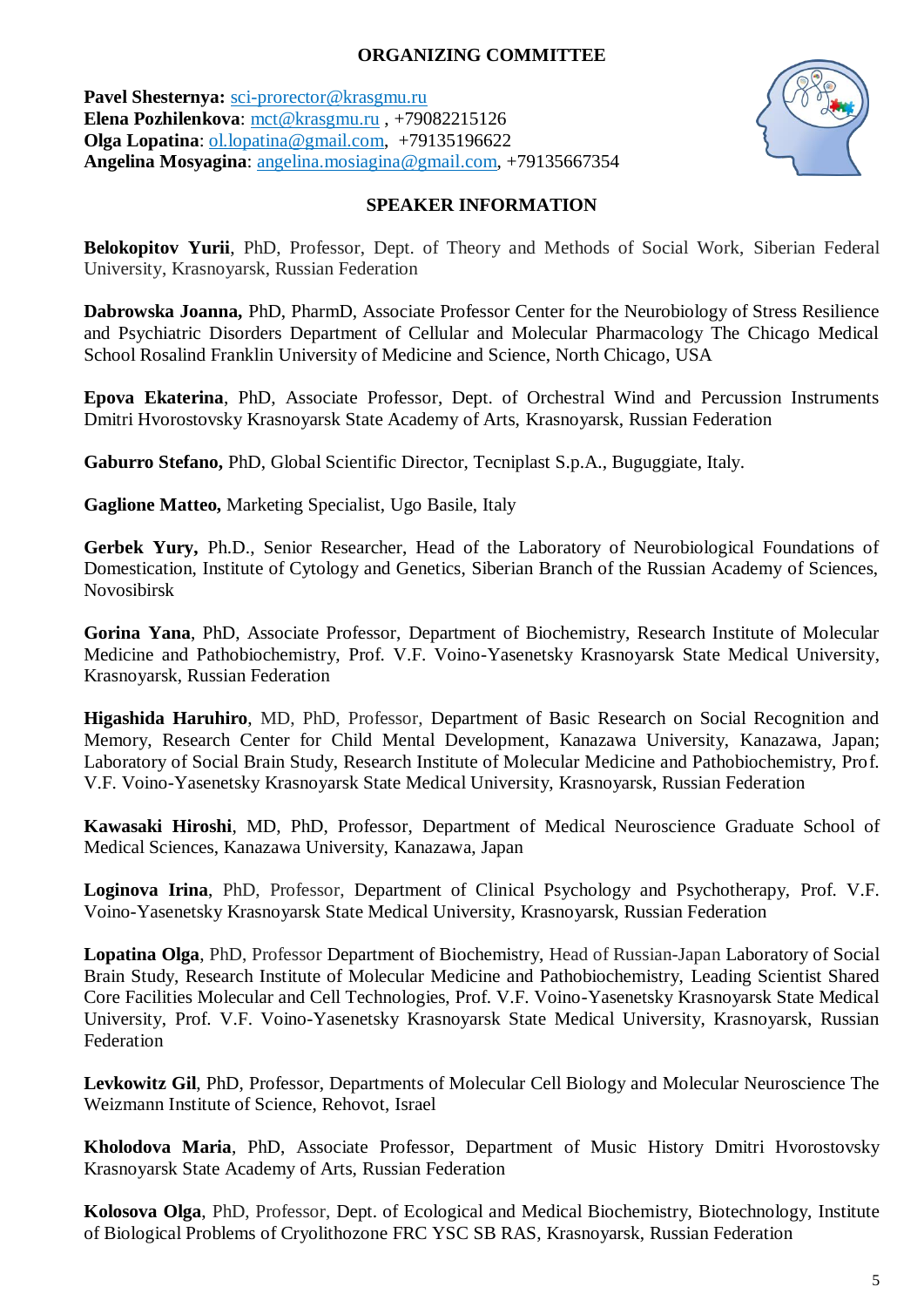**Komleva Yulia**, PhD, Associate Professor, Dept. of Biochemistry, Research Institute of Molecular Medicine and Pathobiochemistry, Prof. V.F. Voino-Yasenetsky Krasnoyarsk State Medical University, Krasnoyarsk, Russian Federation

**Makhukha Natalia**, Senior Lecturer, Dept. of International and Management Economics, Siberian Federal University, Krasnoyarsk, Russian Federation

**Mararitsa Larisa,** PhD, Senior Researcher, Laboratory for Social and Cognitive Informatics, High School of Economics University, S. Petersburg, Russian Federation

**Mikhailova Elene,** PhD, Senior researcher, Dept. of Integrative Neuroendocrinology, Sechenov Institute of Evolutionary Physiology and Biochemistry RAS, S. Petersburg, Russian Federation

**Mikhrina Anastasia**, PhD, Senior researcher, Department of integrative neuroendocrinology, Sechenov Institute of Evolutionary Physiology and Biochemistry RAS, S. Petersburg, Russian Federation

**Mozheiko Elena,** MD, PhD, Associate Professor, Dept. Of Physical and Rehabilitation Medicine, Prof. V.F. Voino-Yasenetsky Krasnoyarsk State Medical University, Krasnoyarsk, Russian Federation

**Ovechko Yulia,** coach, mentor, ICF member co-founder of Siberian Coaching Center, Coach at Global Coaching International University, Krasnoyarsk, Russian Federation

**Panasenko Galina**, PhD, Associate Professor, Dept. of Theory and Methods of Social Work, Siberian Federal University, Krasnoyarsk, Russian Federation

**Papaleo Francesco**, PhD, Tenured senior researcher and group leader, Genetics of cognition laboratory (GeCo), Neuroscience Area, Istituto Italiano di Tecnologia, Genova, Italy

**Panina Yulia**, MD, PhD, Associate Professor, Research Institute of Molecular Medicine and Pathobiochemistry, Prof. V.F. Voino-Yasenetsky Krasnoyarsk State Medical University, Krasnoyarsk, Russian Federation

**Pichugina Yulia,** MD, PhD, Associate Professor, Department of Psychiatry and Narcology, Prof. V.F. Voino-Yasenetsky Krasnoyarsk State Medical University, Krasnoyarsk, Russian Federation

**Pozhilenkova Elena,** PhD, Associate Professor, Shared Core Facilities Molecular and Cell Technologies, Dept. of Biochemistry, Prof. V.F. Voino-Yasenetsky Krasnoyarsk State Medical University, Krasnoyarsk, Russian Federation

**Salmina Alla**, MD, PhD, Professor, Chief Researcher & Head, Laboratory of Experimental Brain Cytology, Division of Brain Sciences, Research Center of Neurology, Moscow, Russia; Chief Researcher, Research Institute of Molecular Medicine & Pathobiochemistry, Prof. V.F. Voino-Yasenetsky Krasnoyarsk State Medical University, Krasnoyarsk, Russian Federation

**Shik Olga**, MD, PhD, Associate Professor, Dept. of Hygiene, Prof. V.F. Voino-Yasenetsky Krasnoyarsk State Medical University, Krasnoyarsk, Russian Federation

**Smolnikova Marina**, PhD, Leading Researcher, Laboratory of Cell and Molecular Physiology and Pathology, Research Institute Medical Problems of the North, Krasnoyarsk, Russian Federation

**Stepanova Lyudmila,** PhD, Professor, Siberian Federal University, Krasnoyarsk, Russian Federation

**Tsuji Chiharu**, PhD, Department of Basic Research on Social Recognition and Memory, Research Center for Child Mental Development, Kanazawa University, Kanazawa, Japan